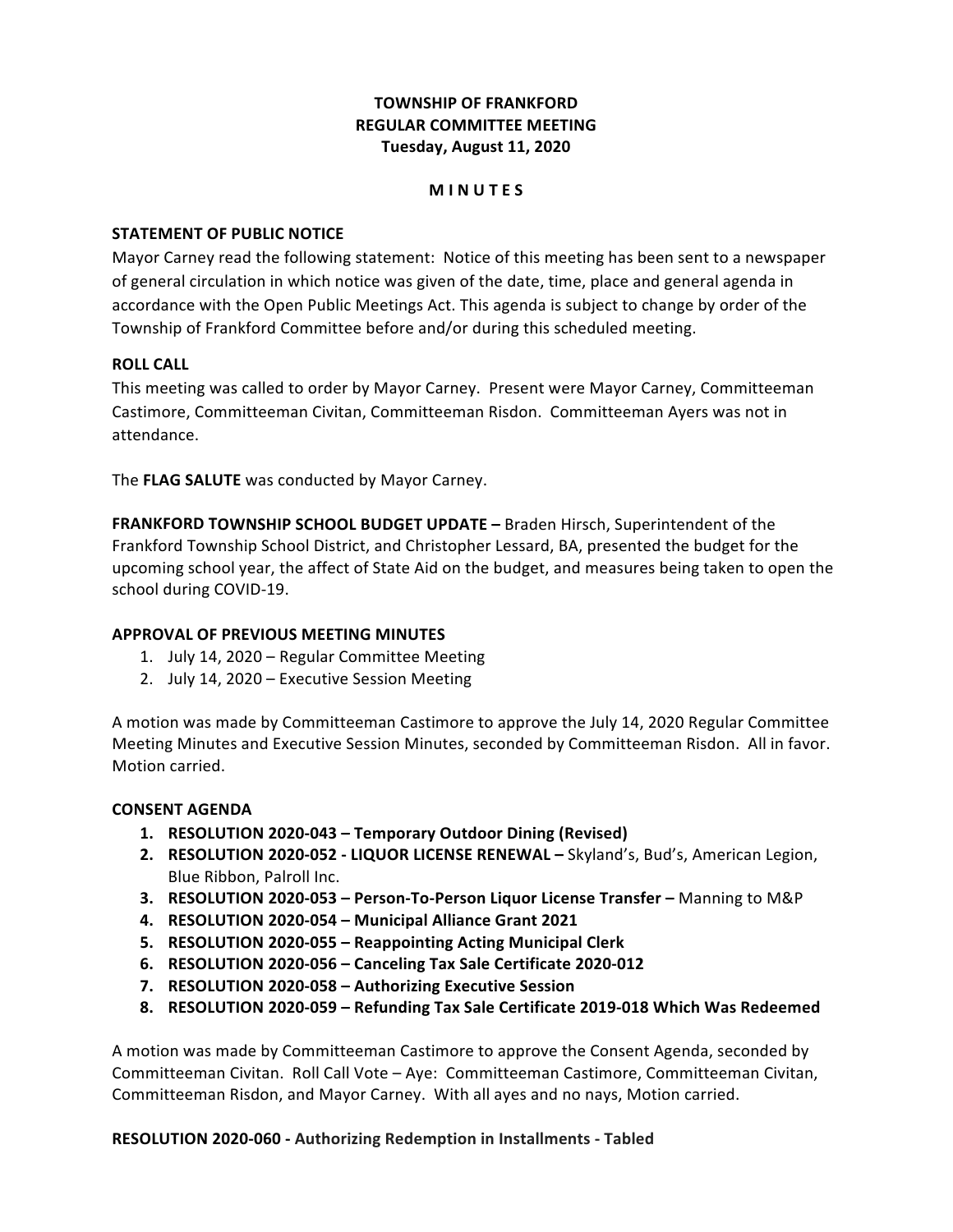Attorney Benbrook provided a brief history on Scandia Spa with regard to negotiations and their current request for partial payment options. He is suggesting that the Committee table Resolution 2020-060 until he receives insight from the attorney for Scandia Spa on what direction their client would like to take.

## **RESOLUTION** 2020-061 - Opposing The Termination of the Send-Receive Agreement Between the  **Montague Board of Education and the High Point Regional Board of Education**

A motion was made by Committeeman Castimore to approve Resolution 2020-061, seconded by Committeeman Civitan. Roll Call Vote - Aye: Committeeman Risdon, Mayor Carney, Committeeman Civitan, and Committeeman Castimore. With all ayes and no nays, Motion carried.

## **Resolution 2020-057 – Governing Body Certification of the Annual Audit ANNUAL AUDIT**

A motion was made by Committeeman Castimore to approve Resolution 2020-057, seconded by Committeeman Risdon. All in favor. Motion carried.

## **Corrective Action Plan Approval – 2019 Annual Audit**

A motion was made by Committeeman Castimore to accept the Corrective Action Plan Approval – 2019 Annual Audit, seconded by Committeeman Risdon. All in favor. Motion carried.

# **ORDINANCE 2020-007 – AN ORDINANCE TO VACATE A PORTION OF HILL LANE INTRODUCTION/FIRST READING**

A motion was made by Committeeman Castimore to introduce Ordinance 2020-007 on First Reading, seconded by Committeeman Civitan. Roll Call Vote - Aye: Committeeman Castimore, Committeeman Risdon, Mayor Carney, and Committeeman Civitan. With all ayes and no nays, motion carried.

## **ORDINANCE 2020-005 - AN ORDINANCE TO RENAME NEW STREET TO NEW WAY PUBLIC HEARING/ADOPTION**

A motion was made by Committeeman Risdon to open the Public Hearing, seconded by Committeeman Castimore. All in favor. Motion carried.

- Richard Fellippello 18 New Street Raised the issue with updating GPS and mapping apps
- Barbara Cardinal 9 New Street Spoke regarding changing name and importance for first responders, servicemen and deliveries.
- Michael Crowell 17 New Street Explained he has also had multiple issues regarding giving directions to his home.

A motion was made by Committeeman Castimore to close from public comment, seconded by Mayor Carney. All in favor. Motion carried.

A motion was made by Committeeman Castimore to approve and adopt Ordinance 2020-005, seconded by Committeeman Civitan. Roll Call Vote – Ayes: Mayor Carney, Committeeman Castimore, Committeeman Civitan, and Committeeman Risdon. With all ayes and no nays, Motion carried.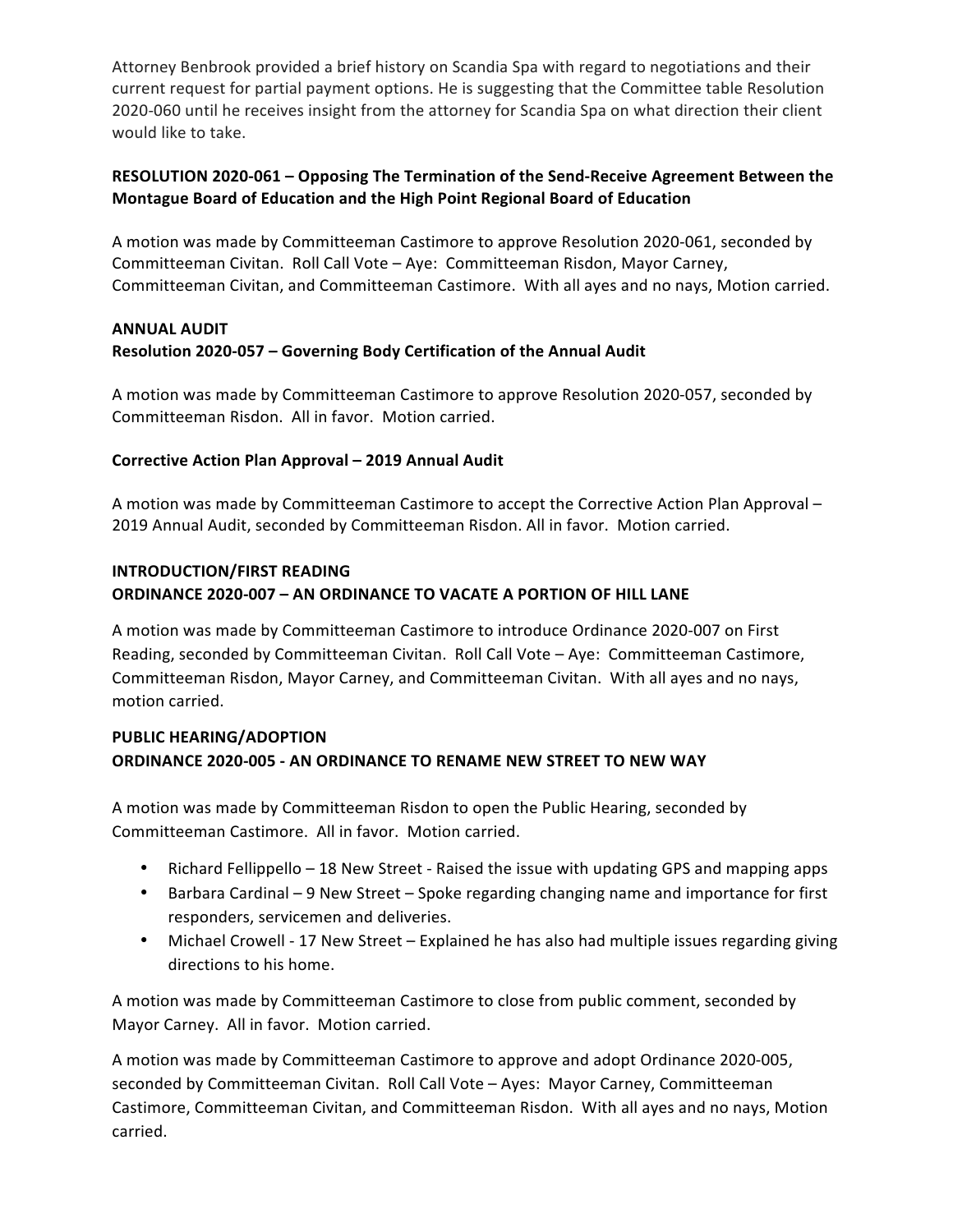### **CORRESPONDENCE**

 Thank you note from Mr. Lorenzo read by Committeeman Castimore.

### **PUBLIC COMMENT**

A motion was made by Committeeman Civitan to open to public comment, seconded by Committeeman Castimore. All in favor. Motion carried.

- Richard Ferlauto 49 Mountain Avenue Would like to vacate the road behind his property on Walnut Avenue.
- Attorney Benbrook suggests that Mr. Ferlauto and his neighbor, Mr. Chiariello, reach out to Bill Haggerty, Esq. and Harold Pellow's office to obtain a title search and survey and adjust between their deeds.
- Roy Chiariello 44 Mountain Avenue inquired regarding the Committee's philosophy about vacating paper roads at Culver's Lake; whether it is case by case or not. Mr. Benbrook replied that it is case by case.
- Stanley Van den Heuvel 81 Lower North Shore Road Submitted maps for the lower portion of Hill Lane where he and Ralph Smith are adjacent property owners, for the purpose of potential vacation.
- Ralph Smith Lower North Shore Road stated he is not opposed to the vacation of lower Hill Lane, but he is not requesting it. He questioned if the road were vacated if there should be an easement for possible drainage issues. Mr. Risdon suggested that Township Engineer, Harold Pellow, perhaps address that when he visits the site.
- Paul Suphten 82 Lower North Shore Road Discussed water issues on Upper North Shore and mentioned that when he was on the Township Committee, the Committee authorized \$25,000.00 to look at developing a study, and he thinks that Harold Pellow may have some information regarding said study.
- Ralph Smith President, Normanoch Association Stated that in 1995 the Normanoch Association sent a letter to the Committee formally opposing any vacation of the lake shore. He will have Normanoch craft a new letter if the previous one cannot be located.

A motion was made by Committeeman Risdon to close from public comment, seconded by Committeeman Civitan. All in favor. Motion carried.

## **NEW BUSINESS**

Mayor Carney - Normanoch Association requested a portion of the August 25, 2020 workshop meeting with the be dedicated to discussing stormwater management strategies.

## **DEPARTMENT REPORTS**

- 1. Animal Control Officer Report July 2020
- 2. DPW Report July 2020
	- Mark Yetter has requested that Mr. Benbrook generate the bid specs for the new DPW truck so that Ms. Nienstedt can advertise. Mr. Benbrook stated that if Mr. Yetter goes the co-op route then the Township does not have to go out for bids.
		- **E** A motion was made by Committeeman Civitan to go out to bid for a new DPW truck, seconded by Committeeman Risdon. All in favor. Motion carried.
- 3. Tax Collector's Report July 2020
- 4. Zoning Report July 2020
- 5. Treasurer's Report July 2020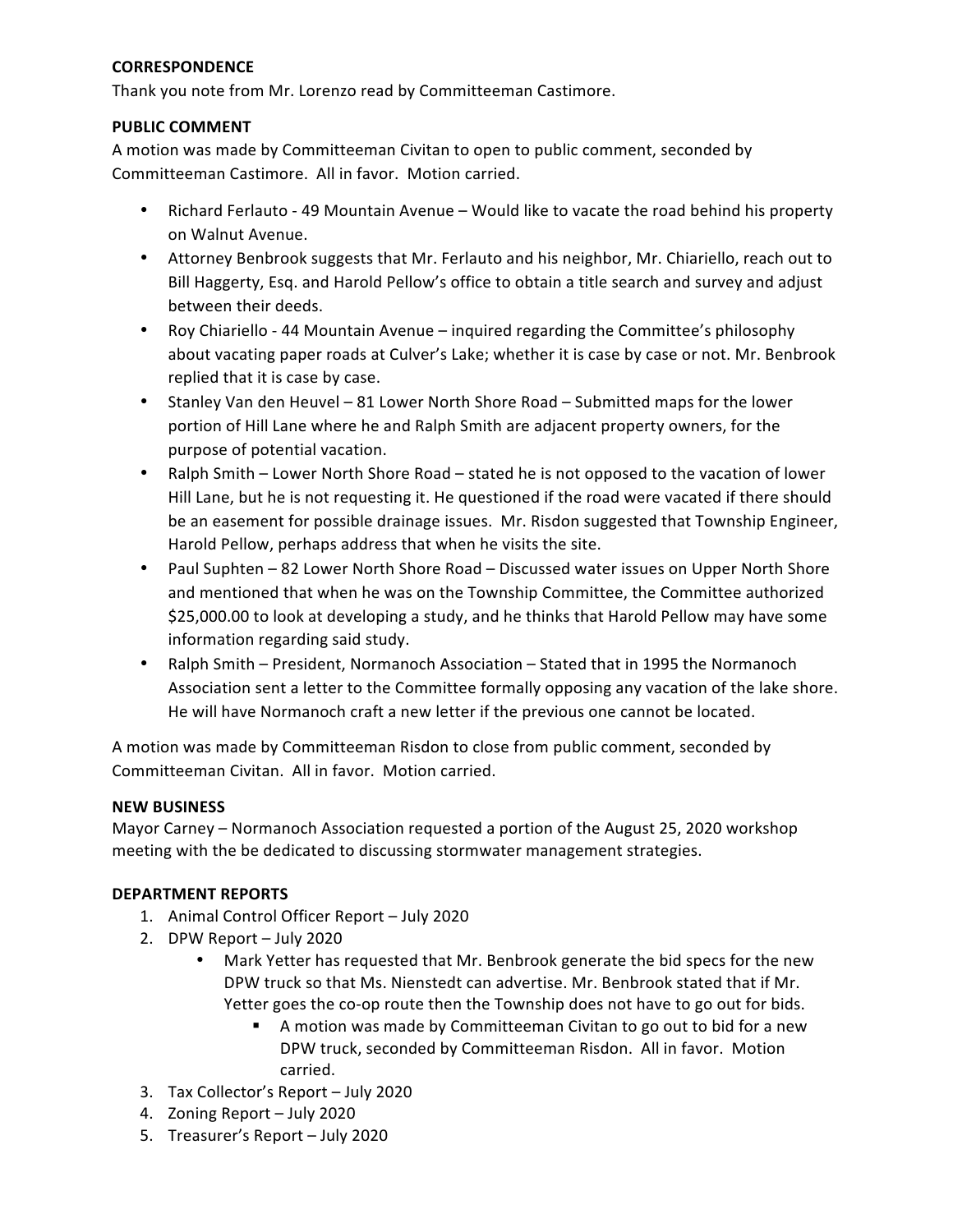### **TOWNSHIP CLERK REPORT**

- A blood drive has been scheduled for August  $20^{th}$  at the American Legion. More details to follow.
- • There will be Township Committee Workshop regarding Stormwater Management on August 25, 2020 at 6:00 p.m.
- A motion was made by Committeeman Risdon to have Ms. Nienstedt advertise the Construction Official position, seconded by Committeeman Civitan. All in favor. Motion carried.
- A motion was made by Committeeman Risdon to approve Keith Whitehead to work as temporary Recycling Center Supervisor at a rate of \$16.23 per hour, seconded by Committeeman Civitan. Roll Call Vote - Ayes: Committeeman Castimore, Committeeman Risdon, Mayor Carney, Committeeman Civitan. With all ayes and no nays, motion carried.

## **TOWNSHIP ATTORNEY REPORT**

 The Union representative stated that the Park Foreman position should be bargainable, where the Union would have input to negotiate the salary. The Township employee in the position is fine with the current way the position is established. Mayor Carney stated that the shop steward should be addressing this. Mr. Benbrook stated he would reach out to Jon Frato, the shop steward.

Regarding the Perry House, Mr. Benbrook stated that the rent monies should be placed in the Affordable Housing Trust Fund.

## **TOWNSHIP COMMITTEE MEMBER REPORTS**

**Mayor Carney** – Park – There has not been a response to get water for Field 9. Mayor Carney spoke of a recent accident on Lower North Shore and Mattison Roads. A letter was received from Allison McCurry about the volume of accidents there, and after speaking with Dawn Fantasia, the County will proceed with a study.

### **BILLS LIST APPROVAL**

A motion was made by Committeeman Civitan to approve the bills list, seconded by Committeeman Castimore. Roll Call Vote - Ayes: Mayor Carney, Committeeman Castimore, Committeeman Civitan, Committeeman Risdon. With all ayes and no nays, motion carried.

### **EXECUTIVE SESSION**

A motion was made by Committeeman Civitan to move into Executive Session, seconded by Committeeman Risdon. All in favor. Motion carried.

A motion was made to exit Executive Session and come into open meeting by Committeeman Risdon, seconded by Committeeman Castimore. All in favor. Motion carried.

## **SUMMARY OF EXECUTIVE SESSION**

Attorney Benbrook reported that a brief discussion with Fire Official, Bernie Kotchkowski, for purposes of a general update on operations during COVID-19.

 The Branchville reservoir was discussed. Attorney Benbrook will be responding to the latest correspondence from Branchville's attorney.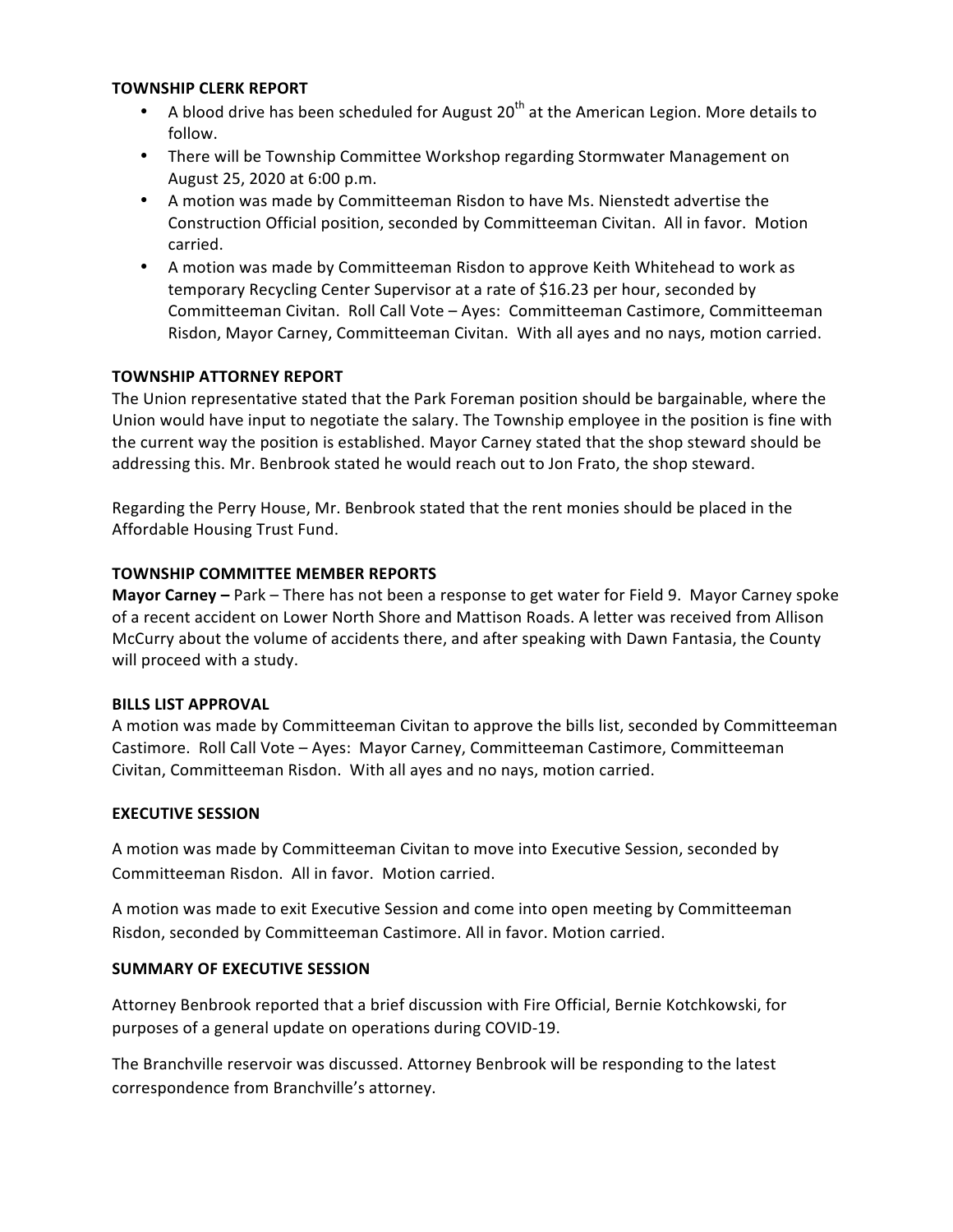### **ADJOURNMENT**

A motion was made by Committeeman Civitan to adjourn, seconded by Committeeman Castimore. All in favor. Motion carried.

ATTEST: \_\_\_\_\_\_\_\_\_\_\_\_\_\_\_\_\_\_\_\_\_\_\_\_\_\_\_\_\_\_\_\_\_\_\_\_\_

Lori Nienstedt, Acting Municipal Clerk Administrator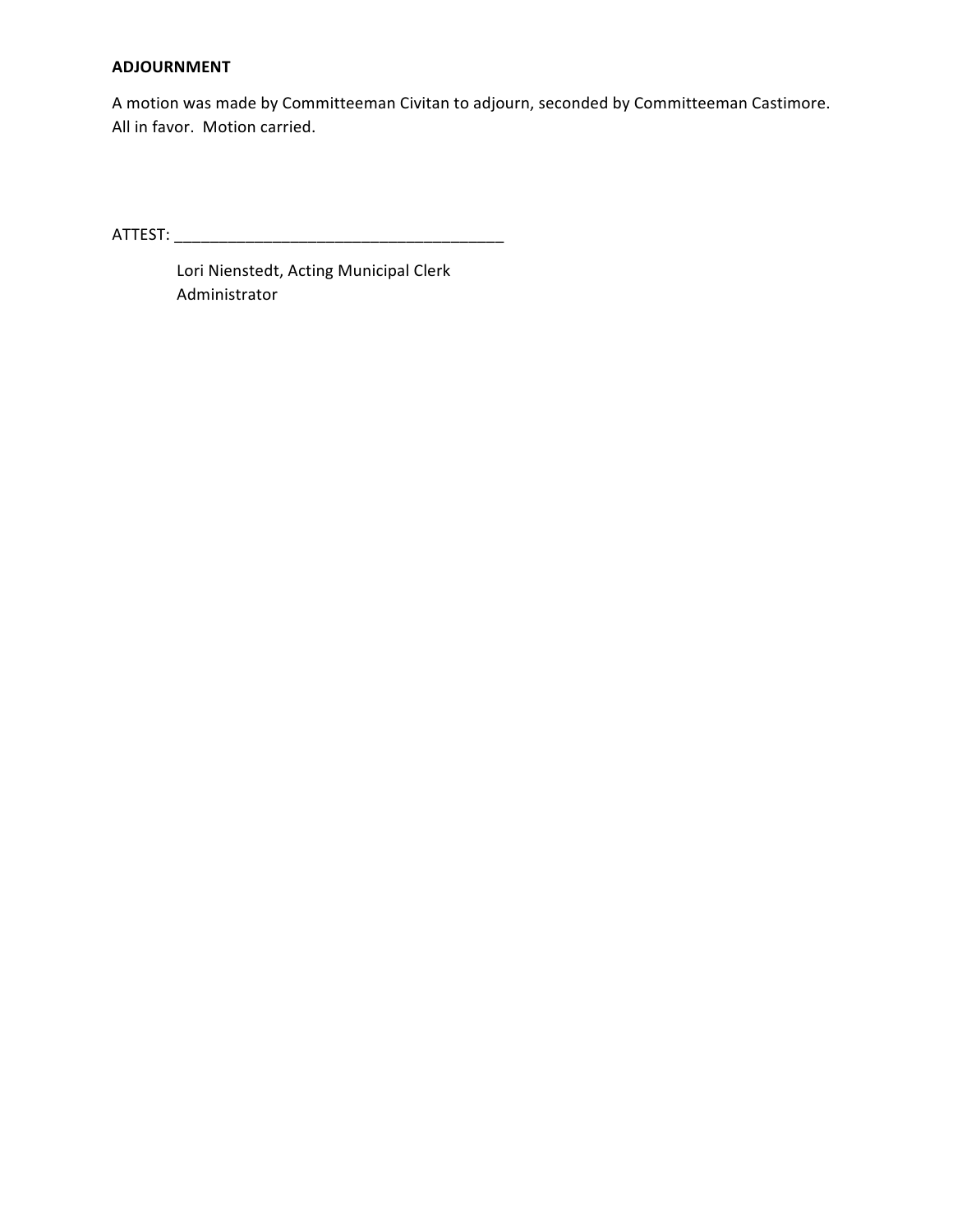# **SUSSEX COUNTY, NEW JERSEY TOWNSHIP OF FRANKFORD**

## **RESOLUTION NO. 2020-043 (REVISED)**

### **RESOLUTION AUTHORIZING TEMPORARY OUTDOOR DINING**

WHEREAS, since March 15, 2020, restaurants in Frankford Township have been greatly impacted due to the COVID-19 pandemic; and

 **WHEREAS**, on March 16, 2020, Governor Murphy issued Executive Order No. 104 which limited restaurants to providing take-out food only, and on June 3, 2020, Governor Murphy issued Executive Order No. 150 which provided for the ability of restaurants to open outdoor dining for food and beverage consumption, including alcoholic beverages, subject to municipal approval; and

 **WHEREAS**, the Frankford Township Committee wishes to provide relief to those restaurants being impacted by COVID-19 by allowing temporary outdoor seating in accordance with Executive Order No. 150.

**NOW, THEREFORE, BE IT RESOLVED**, that the Frankford Township Committee, in the County of Sussex, State of Jersey, hereby approves in-person service by all food and beverage establishments within the Township at contiguous outdoor areas under the possession and control of the owner or licensee of the food and beverage establishment; and

BE IT FURTHER RESOLVED, that all tents, planters, tables, chairs, lights and all other temporary structures, furniture and fixtures erected and utilized in furtherance of outdoor dining authorized herein be and hereby are deemed to be conforming, permitted uses, and any and all fees for any municipal permit are waived with respect thereto; and

**BE IT FURTHER RESOLVED**, that all holders of liquor licenses with retail consumption privileges are hereby approved for an ABC COVID-19 Expansion of Premises Permit, in accordance with the rules and regulations established by the Division of Alcoholic Beverage Control, and the Township Clerk be and hereby is authorized to endorse any such application; and

BE IT FURTHER RESOLVED, that all food and beverage establishments within the Township that wish to incorporate the use of outdoor dining must continue to follow the rules and regulations set forth by Governor Murphy, the New Jersey Department of Health's Executive Directive 20-014, as the same may be amended from time to time, the Sussex County Department of Health, as well as all other applicable local, state and federal laws; and

BE IT FURTHER RESOLVED, the total number of seats/customers at one time must not exceed the total permitted restaurant capacity and must not impede pedestrian circulation, parking, or the public right-of-way; and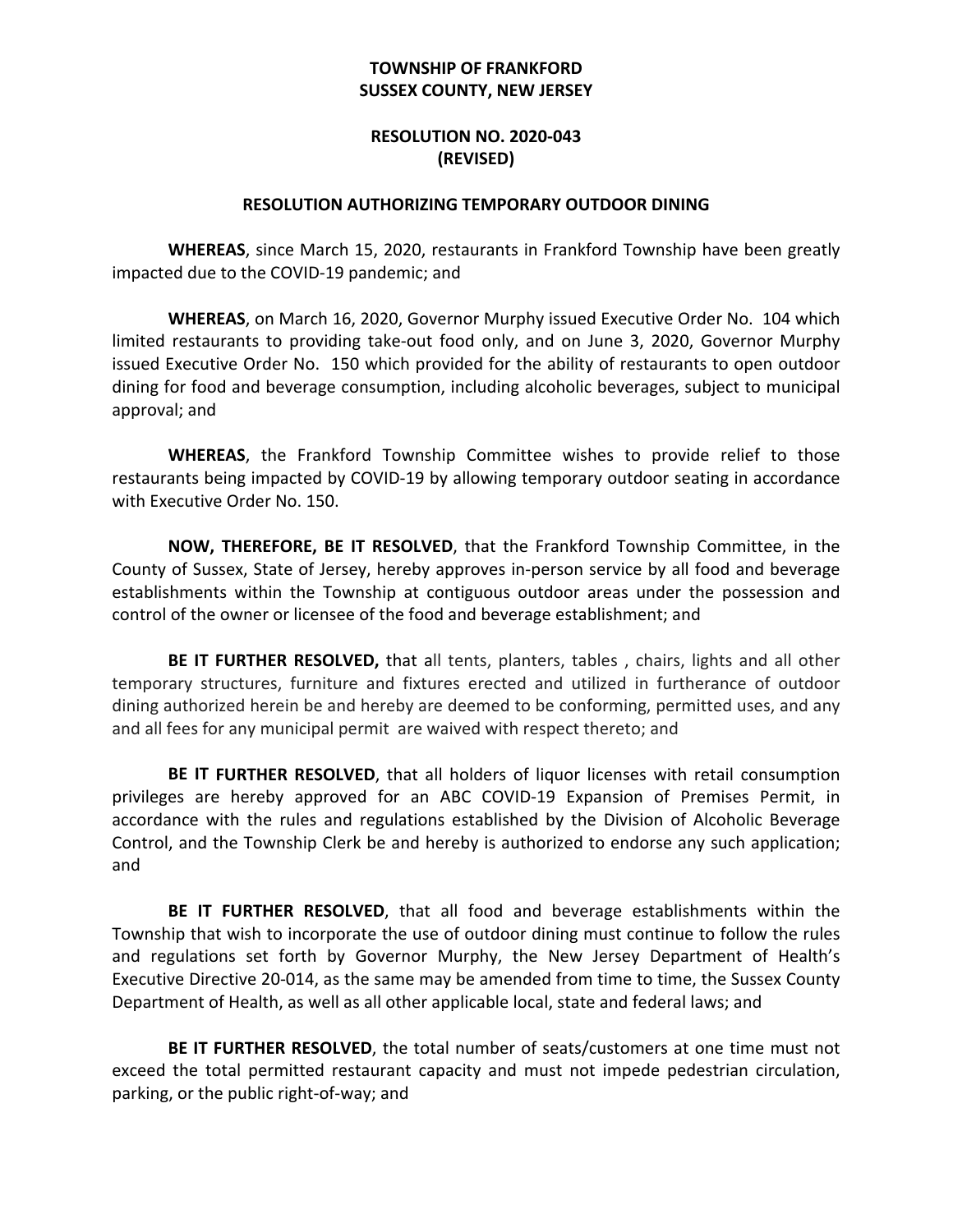BE IT FURTHER RESOLVED, restaurants may display one temporary sign to notify the public of dining options and restrictions so long as the signage does not interfere with public safety; and

BE IT FURTHER RESOLVED that outdoor dining permitted by this Resolution shall be permitted to commence at 6:00 a.m. on Monday, June 15, 2020 and shall extend through November 30, 2020.

## **CERTIFICATION**

 I, Lori Nienstedt, Administrator and Acting Municipal Clerk for the Township of Frankford, County of Sussex, do hereby certify that the foregoing is a true and exact copy of the Resolution revised by the Frankford Township Committee on August 11, 2020.

 Lori Nienstedt, Administrator, Acting Municipal Clerk

\_\_\_\_\_\_\_\_\_\_\_\_\_\_\_\_\_\_\_\_\_\_\_\_\_\_\_\_\_\_\_\_\_\_\_\_\_\_\_\_\_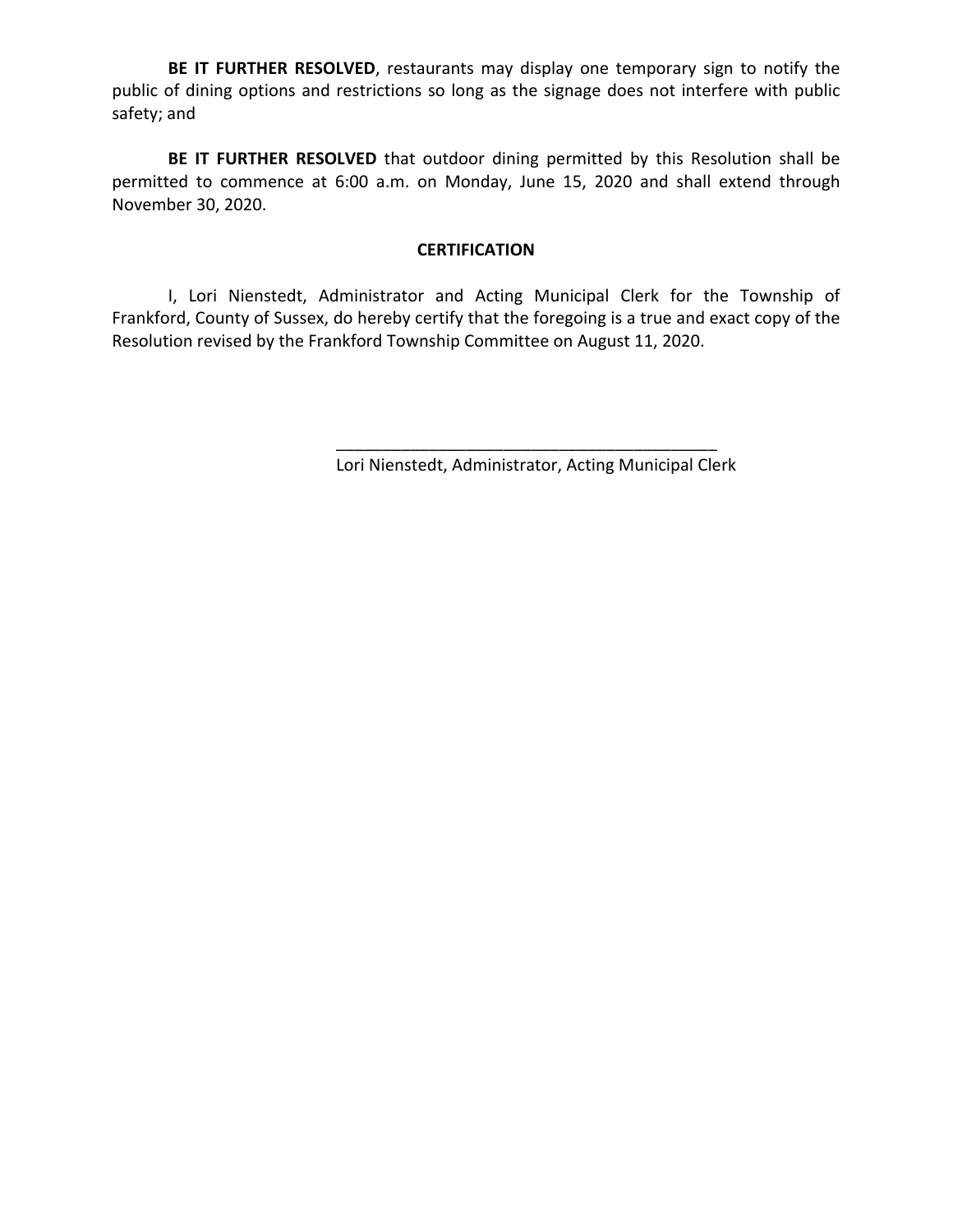## **TOWNSHIP OF FRANKFORD COUNTY OF SUSSEX, STATE OF NEW JERSEY**

## **RESOLUTION 2020-052**

## **LIQUOR LICENSE RENEWAL**

WHEREAS, the following Liquor Licenses are to be renewed effective October 1, 2020 for period ending June 30, 2021; and

WHEREAS, all necessary fees and documentation have been properly filed with the Frankford Township Municipal Clerk; and

 NOW THEREFORE BE IT RESOLVED that the following Liquor Licenses shall be renewed effective October 1, 2020:

1905-33-002-002 PALROLL INC

1905-33-004-008 BUD'S BAR & LIQUORS, INC. 1905-31-012-002 PVT PETER S. HOTALEN POST 157 AMERICAN LEGION 1905-33-009-011 SKYLAND EVENTS, LLC.

I hereby certify the above to be a true and accurate copy of a resolution adopted by the Frankford Township Committee on August 11, 2020.

> Lori Nienstedt, Administrator Acting Municipal Clerk

\_\_\_\_\_\_\_\_\_\_\_\_\_\_\_\_\_\_\_\_\_\_\_\_\_\_\_\_\_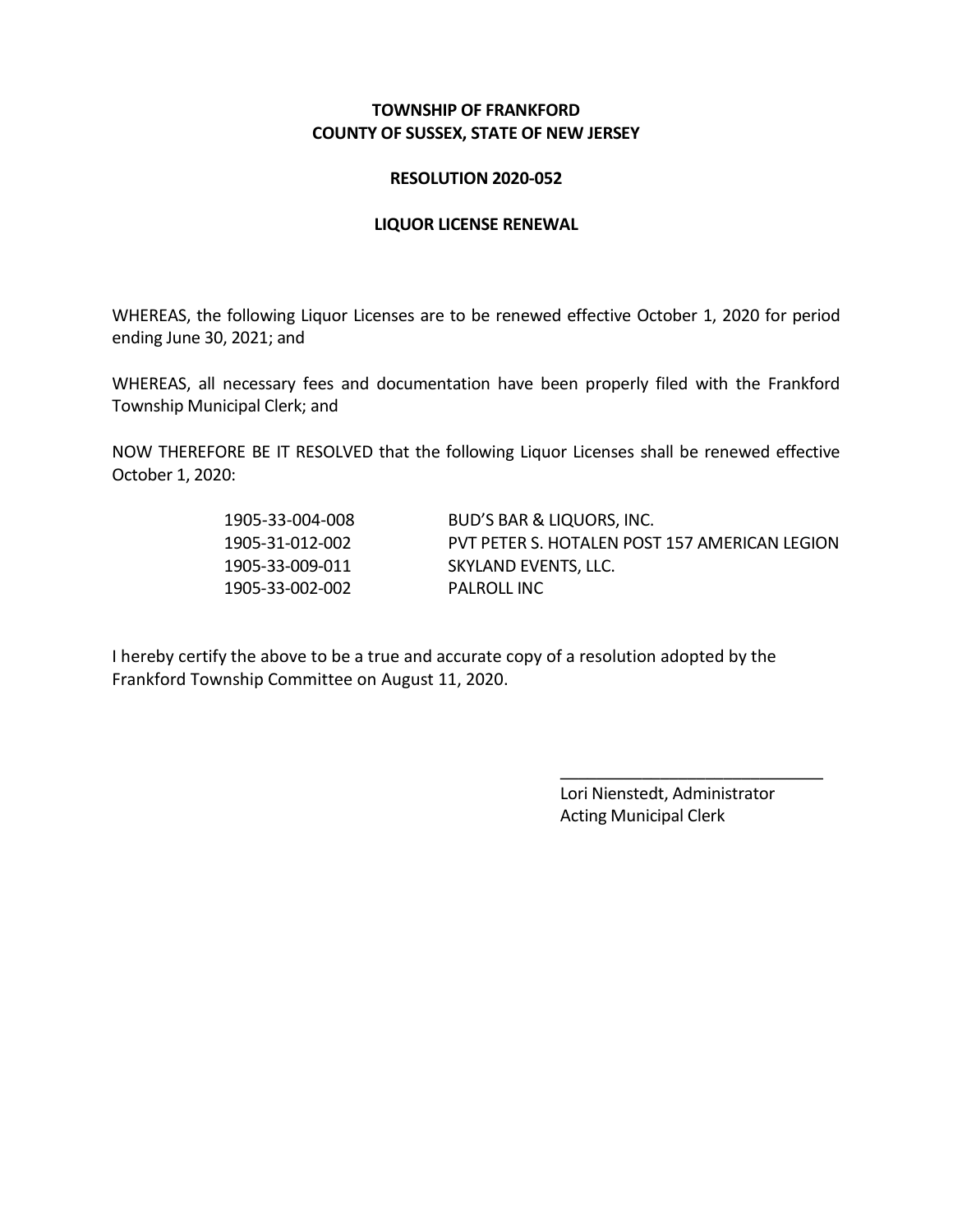# **TOWNSHIP OF FRANKFORD COUNTY OF SUSSEX, STATE OF NEW JERSEY**

# **RESOLUTION 2020-053**

# **FROM MANNING LIQUORS, INC., COMMONLY KNOWN AS KENT LIQUORS, PERSON TO PERSON PLENARY RETAIL DISTRIBUTION LIQUOR LICENSE TRANSFER PLENARY RETAIL DISTRIBUTION LICENSE NUMBER 1905-44-011-005 TO M&P FAMILY LIQUORS, LLC.**

WHEREAS, an application for a person to person transfer of the Plenary Retail Distribution Liquor License #1905-44-011-005 currently held by Manning Liquors, Inc. aka Kent Liquors has filed for a person to person transfer to M&P Family Liquors, LLC; and

**WHEREAS**, the application submitted is completed in all respects, the transfer fees have been paid.

**NOW, THEREFORE, BE IT RESOLVED**, by the Township Committee of the Township of transferred to M&P Family Liquors, LLC.; and Frankford, that Plenary Retail Distribution Liquor License #1905-44-011-005 is hereby

FURTHER FRESOLVED, that the Township Clerk is hereby authorized to transmit a certified copy of this resolution to the Director of the Division of Alcoholic Beverage Control.

## **CERTIFICATION**

I, Lori Nienstedt, Administrator and Acting Municipal Clerk for the Township of Frankford, County of Sussex, State of New Jersey, do hereby certify that the foregoing is a true and exact copy of the Resolution adopted by the Frankford Township Committee on August 11, 2020.

Lori Nienstedt, Administrator, Acting Municipal Clerk \_\_\_\_\_\_\_\_\_\_\_\_\_\_\_\_\_\_\_\_\_\_\_\_\_\_\_\_\_\_\_\_\_\_\_\_\_\_\_\_\_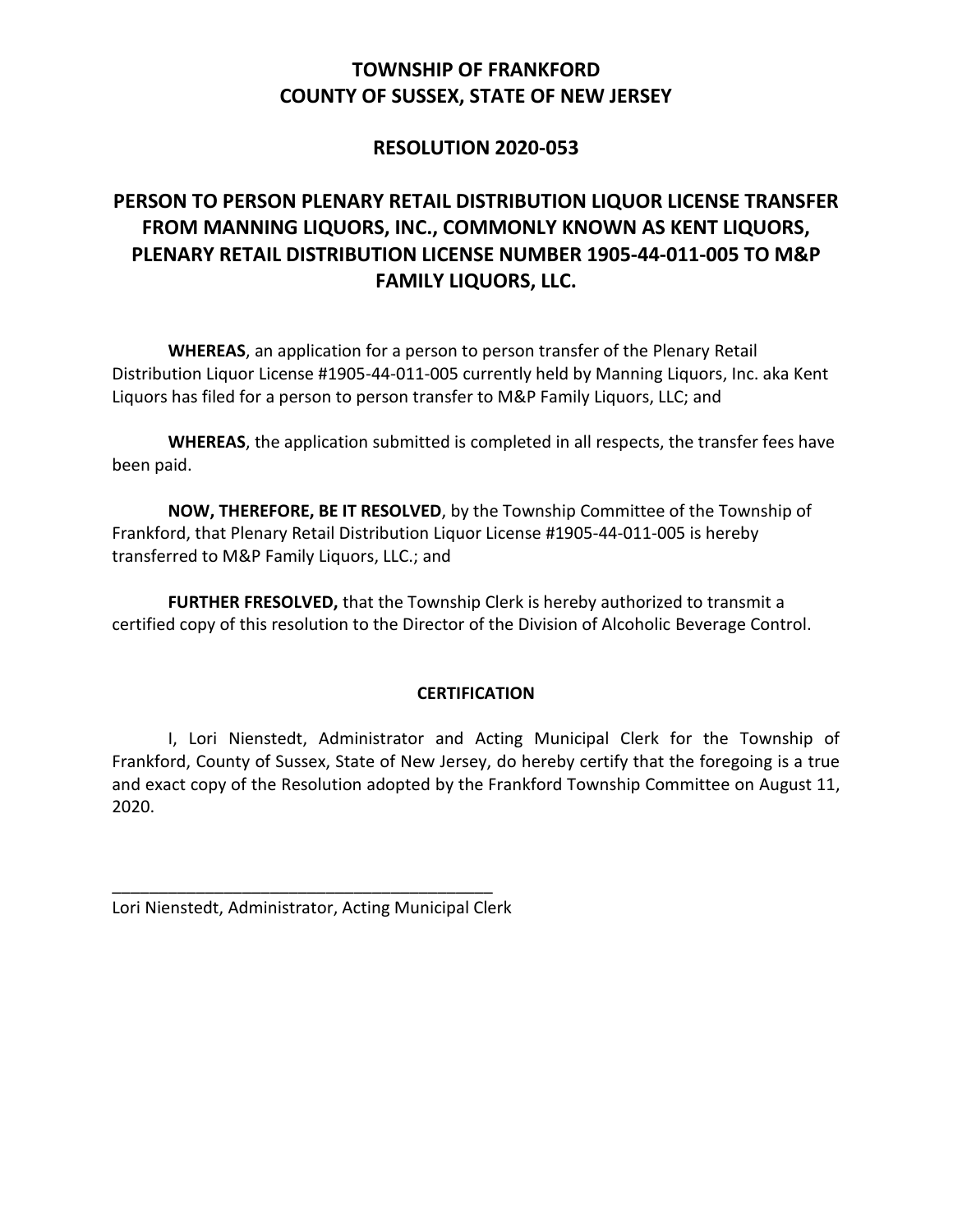# **TOWNSHIP OF FRANKFORD TOWNSHIP OF FRANKFORD COUNTY OF SUSSEX, STATE OF NEW JERSEY COUNTY OF SUSSEX, STATE OF NEW JERSEY RESOLUTION 2020-054 RESOLUTION 2020-054**

 Governor's Council on Alcoholism and Drug Abuse Governor's Council on Alcoholism and Drug Abuse

Fiscal Grant Cycle FY2021

 **WHEREAS,** the Governor's Council on Alcoholism and Drug Abuse established the Municipal Alliances for the Prevention of Alcoholism and Drug Abuse in 1989 to educate and engage residents, local government and law enforcement officials, schools, nonprofit organizations, the faith community, parents, youth and other allies in efforts to prevent alcoholism and drug abuse in communities throughout New Jersey.

 **WHEREAS,** The Township Council of the Township of Frankford, County of Sussex, State of New Jersey recognizes that the abuse of alcohol and drugs is a serious problem in our society amongst persons of all ages; and therefore, has an established Municipal Alliance Committee; and,

 **WHEREAS,** the Township Council further recognizes that it is incumbent upon not only public officials but upon the entire community to take action to prevent such abuses in our community; and,

 **WHEREAS,** the Township Council has applied for funding to the Governor's Council on Alcoholism and Drug Abuse through the County of Sussex;

 **NOW, THEREFORE, BE IT RESOLVED** by the Township of Frankford, County of Sussex, State of New Jersey hereby recognizes the following:

1. The Township Council does hereby authorize submission of a revised the amount of: strategic plan for the Central Municipal Alliance grant for fiscal year 2021 in

| <b>DEDR</b> | \$2,251.00 |
|-------------|------------|
| Cash Match  | \$563.00   |
| In-Kind     | \$1,689.00 |

2. The Township Council acknowledges the terms and conditions for administering the Municipal Alliance grant, including the administrative compliance and audit requirements.

APPROVED:

 *Chris Carney, Mayor* 

## **CERTIFICATION**

 I, Lori Nienstedt, Administrator and Acting Municipal Clerk of the Township of Frankford, County of Sussex, State of New Jersey, do hereby certify the foregoing to be a true and exact copy of a resolution duly authorized by the Township Council on this 11th day of August, 2020.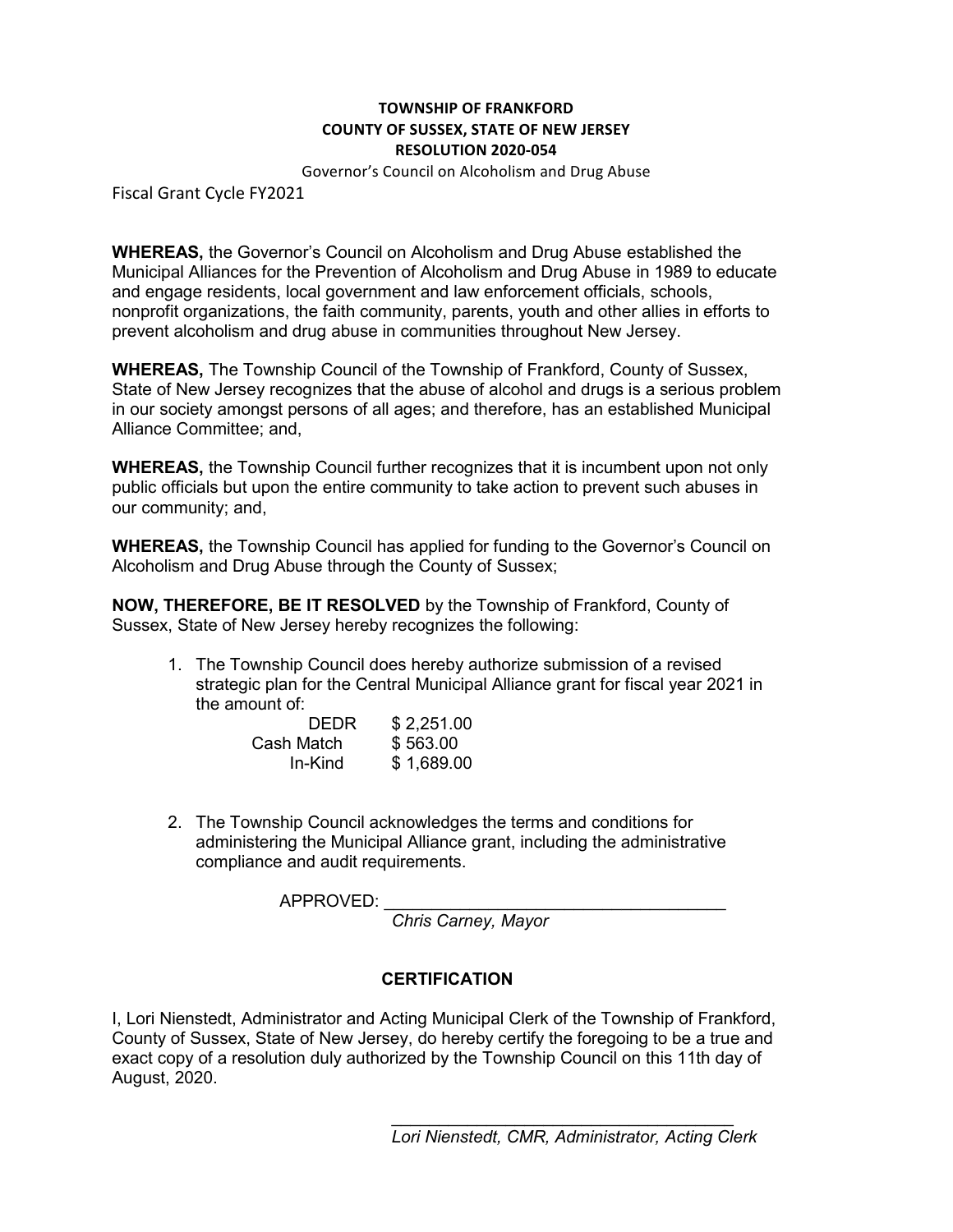# **TOWNSHIP OF FRANKFORD SUSSEX COUNTY, NEW JERSEY**

## **RESOLUTION #2020-055**

# **RESOLUTION REAPPOINTING ACTING MUNICIPAL CLERK PURSUANT TO N.J.S.A 40A: 9-133**

WHEREAS, commencing on September 24, 2019, Lori Nienstedt was appointed to serve as Acting Municipal Clerk, with the appointment continuing through September 23, 2020: and

WHEREAS, pursuant to N.J.S.A 40A:9-133(c) within 90 days of the occurrence of a vacancy in the office of municipal clerk by reason of the departure of a registered municipal clerk, the governing body may appoint a person who does not hold a registered municipal clerk certificate to serve as Acting Municipal Clerk, for a period not to exceed one year, commencing on the date of the vacancy; and

WHEREAS, Lori Nienstedt has the qualifications to serve as the Acting Municipal Clerk, has served as the Acting Municipal Clerk since her appointment, and the Township Committee seeks to extend her appointment. 

WHEREAS, the Department of Community Affairs approves the appointment.

**NOW, THEREFORE, BE IT RESOLVED**, by the Township Committee of Frankford Township in the County of Sussex, State of New Jersey, that Lori Nienstedt is hereby reappointed to serve as Acting Municipal Clerk commencing on September 24, 2020 and continuing through September 23, 2021, pending the approval of the NJ Department of Community Affairs.

## **CERTIFICATION**

I hereby certify the foregoing to be a true copy of a resolution adopted by the Township Committee of the Township of Frankford, Sussex County, State of New Jersey at a regular meeting held on August 11, 2020.

Acting Municipal Clerk Lori Nienstedt, Administrator

 $\mathcal{L}_\text{max}$  and  $\mathcal{L}_\text{max}$  and  $\mathcal{L}_\text{max}$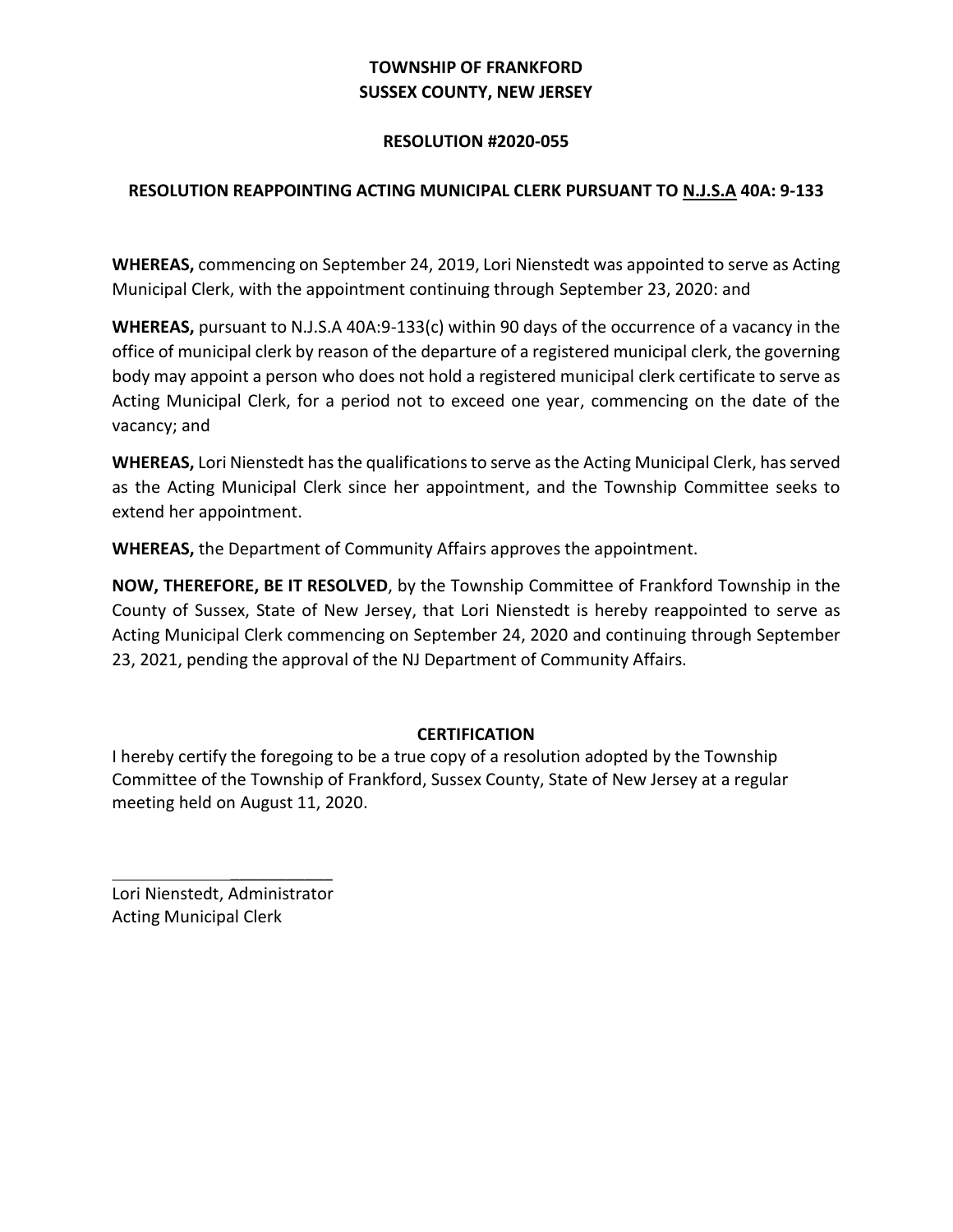## **TOWNSHIP OF FRANKFORD COUNTY OF SUSSEX, STATE OF NEW JERSEY**

## **RESOLUTION 2020-056**

## **RESOLUTION CANCELING TAX SALE CERTIFICATE 2020-012**

WHEREAS, the property of KT NY Group, LLC known as block 55, lot 2 located at 31 Sharp Road had unpaid 2019 property taxes and was sold at Tax Sale on 30 January 2020 by the Frankford Township Tax Collector; and

WHEREAS, as there were no outside bidders for the abovementioned property, the Frankford Township Tax Collector struck off the property to the Township of Frankford for the amount of \$3,620.06. This amount consists of unpaid 2019 property taxes, interest, and other costs, and is represented by Tax Sale Certificate 2020-012; and

WHEREAS, Accumatch, representing KT NY Group, LLC, the supposed owner of the property, paid \$6,417.10 on 16 July 2020 to the Frankford Township Tax Collector to satisfy the outstanding Tax Sale Certificate and current taxes:

**NOW, THEREFORE BE IT RESOLVED** by the Township Committee of the Township of Frankford on this 11<sup>th</sup> day of August 2020 that the Mayor of the Township of Frankford be authorized to sign Tax Sale Certificate 2020-012 as being satisfied; and

BE IT FURTHER RESOLVED that the Tax Collector return the executed satisfied Tax Sale Certificate to Accumatch at 2711 LBJ Freeway, Suite 1065 located in Dallas, TX 75234.

## **CERTIFICATION**

I, Lori Nienstedt, Administrator and Acting Municipal Clerk of the Township of Frankford, do hereby certify the foregoing to be a true copy of a resolution adopted by the Mayor and Council at a meeting held on August 11, 2020.

Date **Date Lori Nienstedt, Administrator** Acting Municipal Clerk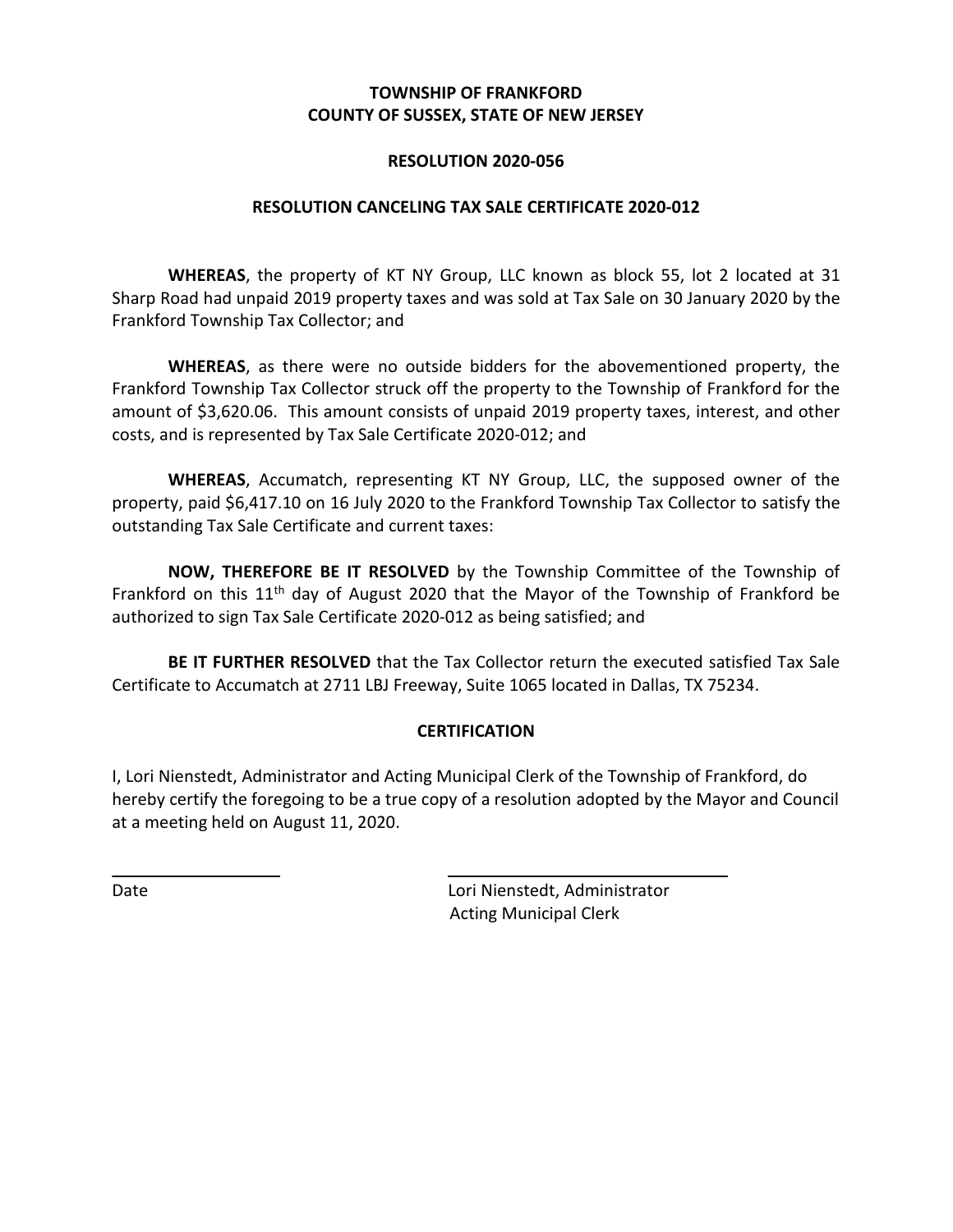# **TOWNSHIP OF FRANKFORD COUNTY OF SUSSEX, STATE OF NEW JERSEY**

## **RESOLUTION 2020-057**

## **GOVERNING BODY CERTIFICATION OF THE ANNUAL AUDIT**

WHEREAS, N.J.S.A. 40a:5-4 requires the governing body of every unit to have made an annual audit of its books, accounts and financial transactions; and

WHEREAS, the Annual Report of Audit for the year 2019 has been filed by a Registered Municipal Accountant and with the Municipal Clerk pursuant to N.J.S.A .40A:5-6, and a copy has been received by each member of the governing body; and

WHEREAS, R.S. 52:27BB-34 authorizes the Local Finance Board of the State of New Jersey to prescribe reports pertaining to the local fiscal affairs; and

WHEREAS, the Local Finance Board has promulgated N.J.A.C. 5:30-6-5, a regulation requiring that the governing body of each municipality shall, by resolution, certify to the Local Finance Board of the State of New Jersey that all members of the governing body have reviewed, as a minimum, the sections of the annual audit entitled "Comments and Recommendations"; and

WHEREAS, the members of the governing body have personally reviewed, as a minimum, the Annual Report of Audit, and specifically the sections of the annual Audit entitled body attached hereto; and "Comments and Recommendations", as evidenced by the group affidavit form of the governing

WHEREAS, such resolution of certification shall be adopted by the Governing Body no later than forty-five days after the receipt of the annual audit, pursuant to N.J.A.C .5:30-6-5; and

WHEREAS, all members of the governing body have received and have familiarized themselves with, at least, the minimum requirements of the Local Finance Board of the State of New Jersey, as stated aforesaid and have subscribed to the affidavit, as provided by the Local Finance Board; and

WHEREAS, failure to comply with the regulations of the Local Finance Board of the State of New Jersey may subject the members of the local governing body to the penalty provision of the R.S. 52:27BB-52 to wit:

R.S. 52:27BB-52: A local officer or member of the local governing body who, after a date fixed for compliance, fails or refuses to obey an order of the Director (Director of Local Government Services), under provisions of this Article, shall be guilty of a misdemeanor and upon conviction, may be fined not more than one thousand dollars (\$1,000.00) or imprisoned for not more than one year or both, in addition shall forfeit his office.

**NOW, THEREFORE, BE IT RESOLVED, that the Township Committee of Frankford** Township, hereby states that it has complied with N.J.A.C. 5:30-6-5 and does hereby submit a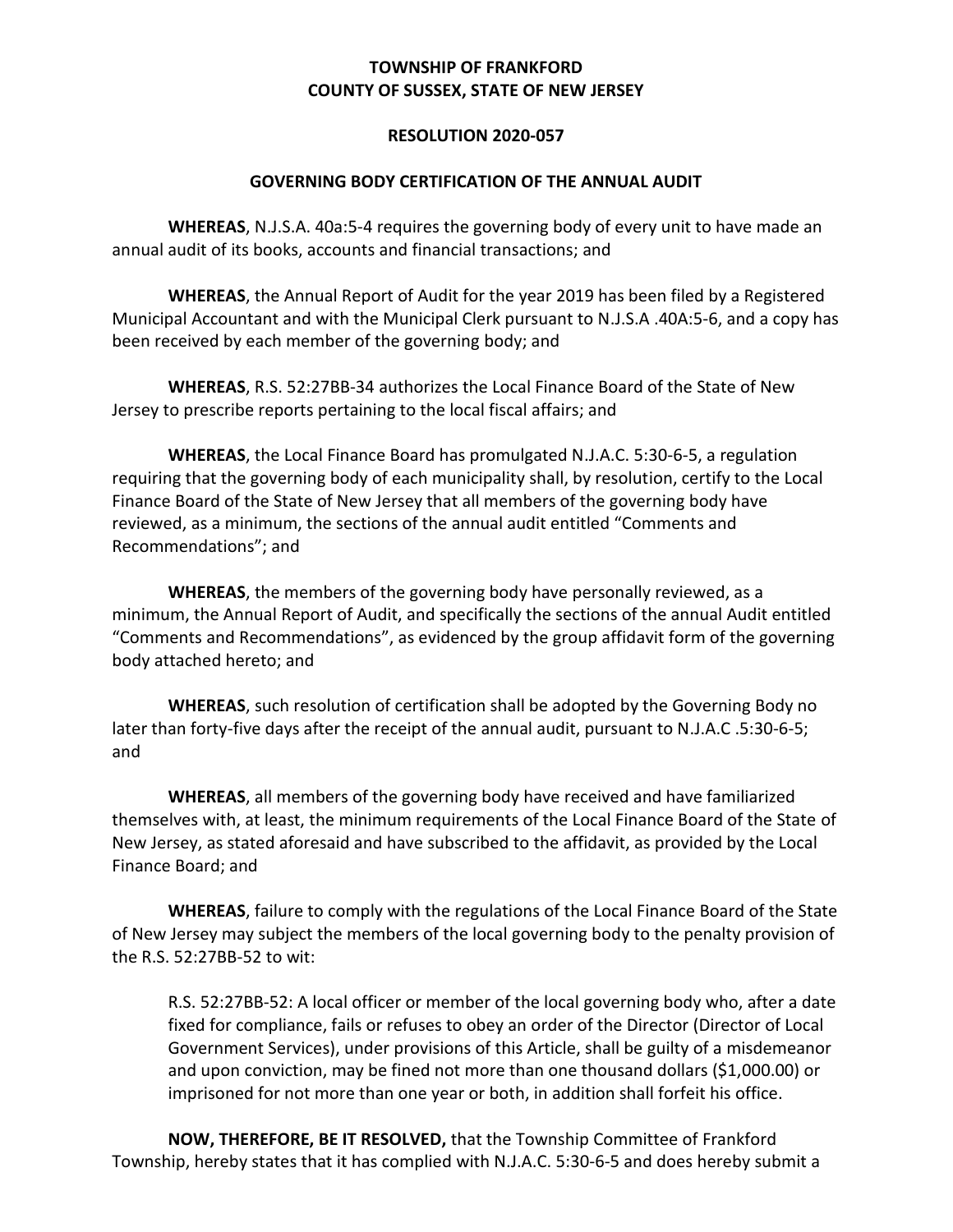certified copy of the resolution and the required affidavit to said Board to show evidence of said compliance.

 Approved: August 11, 2020

 On a roll call, the vote was recorded as follows:

| Committeeman Castimore: | <b>YFS</b> |
|-------------------------|------------|
| Committeeman Civitan:   | <b>YFS</b> |
| Committeeman Risdon:    | <b>YFS</b> |
| Deputy Mayor Ayers:     | <b>YFS</b> |
| Mayor Carney:           | <b>YFS</b> |

### **CERTIFICATION**

I hereby certify that this is a true copy of the resolution adopted by the Township Committee of Frankford Township at their meeting held on the 11th day of August, 2020.

 $\overline{\phantom{a}}$  ,  $\overline{\phantom{a}}$  ,  $\overline{\phantom{a}}$  ,  $\overline{\phantom{a}}$  ,  $\overline{\phantom{a}}$  ,  $\overline{\phantom{a}}$  ,  $\overline{\phantom{a}}$  ,  $\overline{\phantom{a}}$  ,  $\overline{\phantom{a}}$  ,  $\overline{\phantom{a}}$  ,  $\overline{\phantom{a}}$  ,  $\overline{\phantom{a}}$  ,  $\overline{\phantom{a}}$  ,  $\overline{\phantom{a}}$  ,  $\overline{\phantom{a}}$  ,  $\overline{\phantom{a}}$ 

 Lori Nienstedt, Administrator Acting Municipal Clerk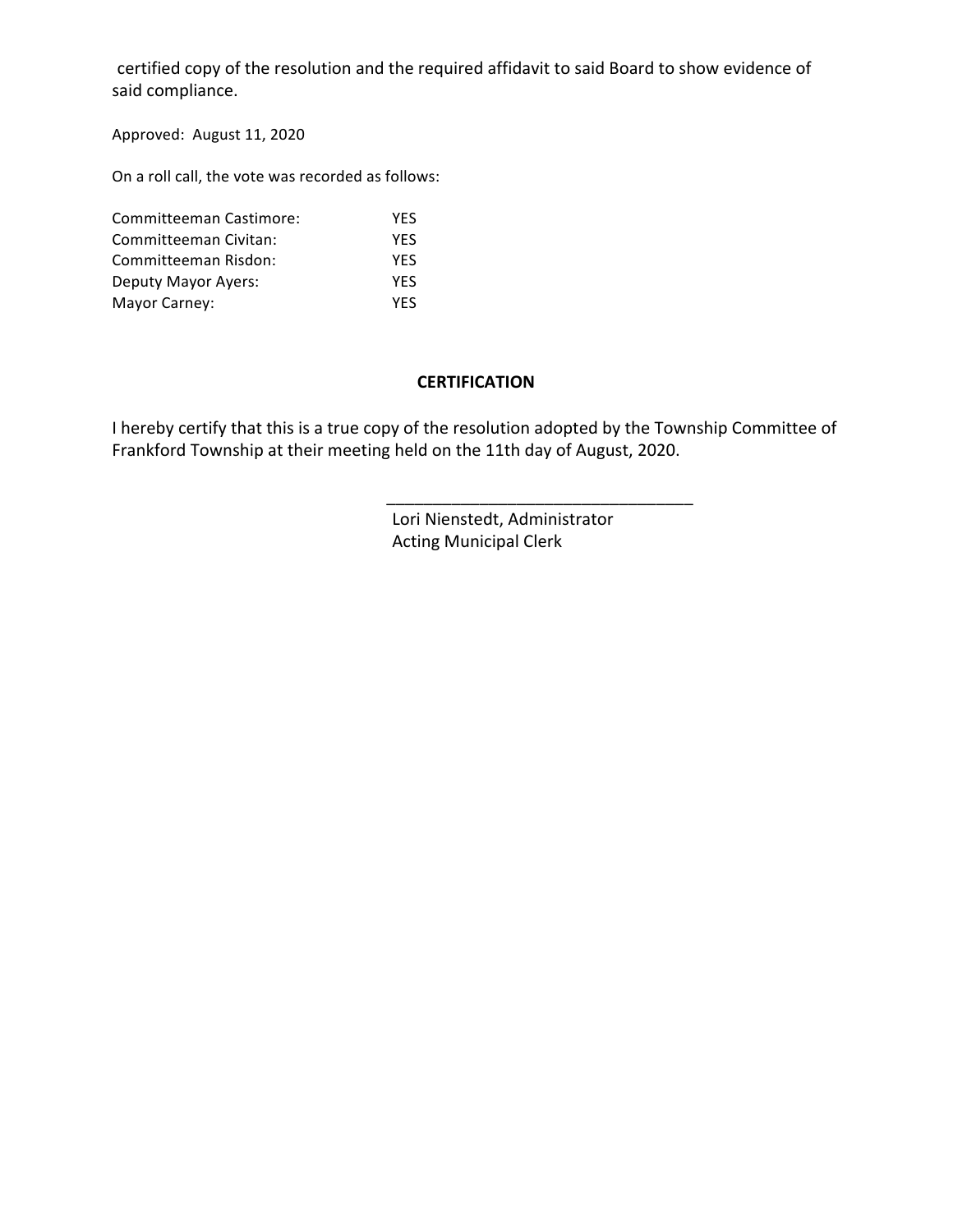# **COUNTY OF SUSSEX, STATE OF NEW JERSEY TOWNSHIP OF FRANKFORD**

## **RESOLUTION 2020-059**

# **REFUNDING TAX SALE CERTIFICATE 2019-018 WHICH WAS REDEEMED**

WHEREAS, the property owned by Horace Goodrich, known as block 258 lot 7 located at 67 Plumer Road had unpaid 2018 property taxes and was sold at a Tax Sale held on 31 January 2019 by the Frankford Township Tax Collector; and

 **WHEREAS**, Fedigan, LLC of 474 Mary Allen Way in Mountainside, NJ 07092 was the successful bidder of the above stated property. The amount of the Tax Sale consisted of unpaid 2018 property taxes, interest, and other costs, and totaled \$3,499.23 and is represented by Tax Sale Certificate 2019-018; and

 **WHEREAS**, Cornerstone Title & Settlement, LLC, representing the buyers of the property, paid \$9,677.13 on 04 August 2020 to the Frankford Township Tax Collector to satisfy the outstanding Tax Sale Certificate 2019-018, subsequent taxes, and current taxes:

**NOW, THEREFORE BE IT RESOLVED** by the Mayor and Township Committee of the Township of Frankford on this  $11^{\text{th}}$  day of August 2020 that the Chief Financial Officer be authorized to draw a check payable to Fedigan, LLC in the amount of \$12,376.76 which includes the redemption of Tax Sale Certificate 2019-018 of \$8,876.76 and the return of a \$3,500.00 tax sale premium.

BE IT FURTHER RESOLVED that the Tax Collector return the executed satisfied Tax Sale Certificate to Cornerstone Title & Settlement, LLC at 33 Trinity Street located in Newton, NJ 07860.

# **CERTIFICATION**

I hereby certify the foregoing to be a true and correct copy of a resolution duly adopted by the Governing Body of the Township of Frankford, In the County of Sussex, New Jersey, at a meeting held on August 11, 2020.

> Lori Nienstedt, Administrator Acting Municipal Clerk

\_\_\_\_\_\_\_\_\_\_\_\_\_\_\_\_\_\_\_\_\_\_\_\_\_